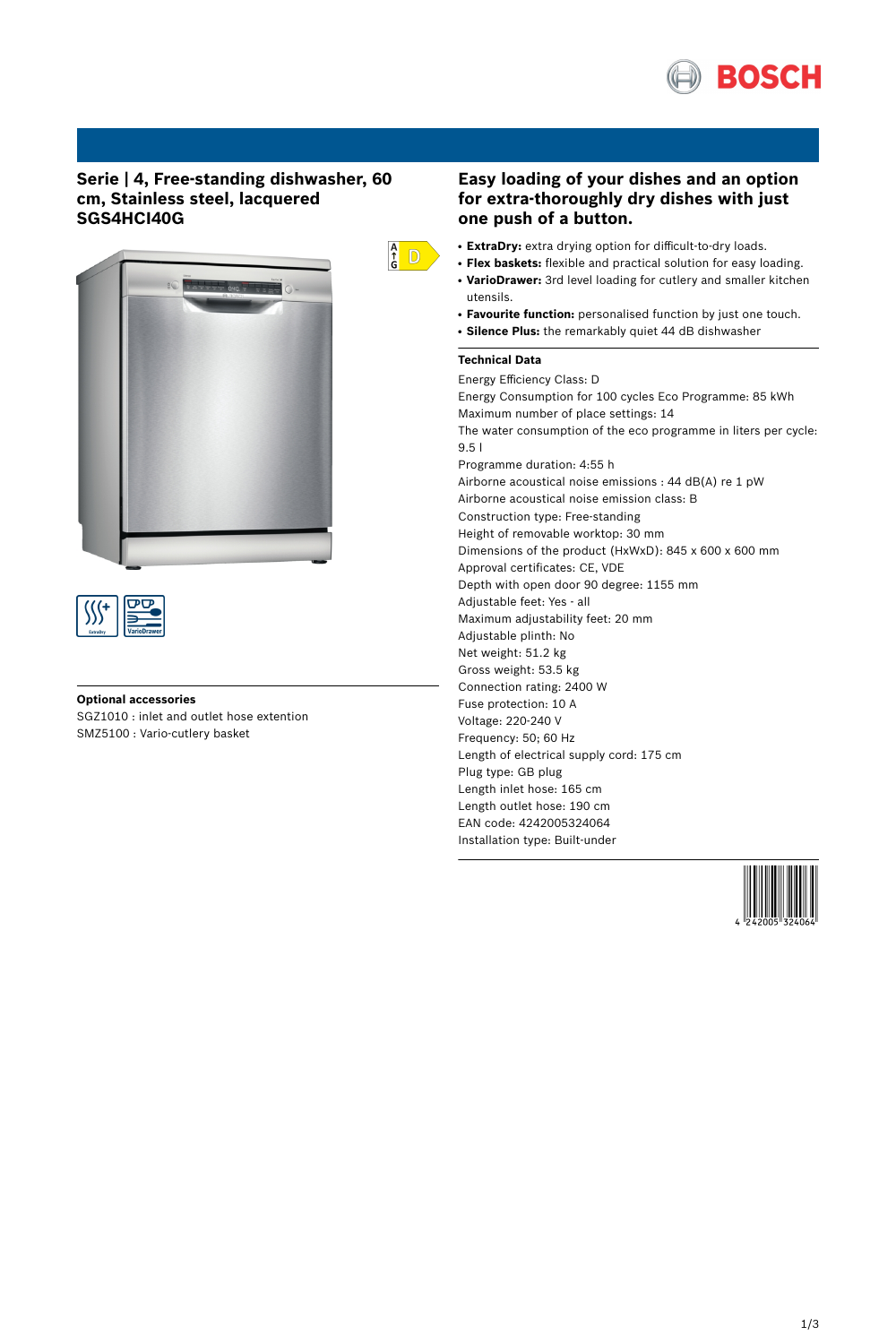

**Serie | 4, Free-standing dishwasher, 60 cm, Stainless steel, lacquered SGS4HCI40G**

**Easy loading of your dishes and an option for extra-thoroughly dry dishes with just one push of a button.**

### **New for 2021**

## **Performance**

- Energy Efficiency Class<sup>1</sup>: D
- Energy<sup>2</sup> / Water<sup>3</sup>: 85 kWh / 9.5 litres
- Capacity: <sup>14</sup> place settings
- Programme duration<sup>4</sup>: 4:55 (h:min)
- Noise level: <sup>44</sup> dB(A) re <sup>1</sup> pW
- Noise Efficiency Class: <sup>B</sup>
- Noise level (silence programme): <sup>41</sup> dB(A) re <sup>1</sup> pW

#### **Programmes / functions**

- <sup>6</sup> programmes: Eco <sup>50</sup> °C, Auto 45-65 °C , Intensive <sup>70</sup> °C, Express 65°, Silence 50 °C, Favourite
- Default favourite programme: Pre-Rinse
- <sup>3</sup> special options: Extra Dry, Half Load, SpeedPerfect+
- Machine Care

#### **Flexible design elements**

- Flex basket system
- VarioDrawer loading of cutlery on 3rd level
- <sup>3</sup> stage Rackmatic height-adjustable top basket
- Low friction wheels on bottom basket
- Rack Stopper to prevent derailing of bottom basket
- <sup>2</sup> foldable plate racks in top basket
- <sup>2</sup> foldable plate racks in bottom basket
- Upper rack cup shelf
- Lower rack cup shelf

### **Innovations and technology**

- Heat exchanger.
- DosageAssist detergent dispenser
- EcoSilence BLDC drive
- Automatic detergent detection
- Aqua and loading sensor
- AquaMix Glass protection system

#### **Design features**

- Time delay (3, <sup>6</sup> or <sup>24</sup> hours)
- Remaining programme time indicator (min)
- Leak protection system
- Tamperproof controls
- Self-cleaning filter system with <sup>3</sup> piece corrugated filter
- Large item spray head
- Stainless steel interior
- Dimensions (HxWxD): 84.5 x 60 x 60cm
- *¹ Scale of Energy Efficiency Classes from A to G*
- *² Energy consumption in kWh per 100 cycles (in programme Eco 50 °C)*
- *³ Water consumption in litres per cycle (in programme Eco 50 °C) ⁴ Duration of programme Eco 50 °C*